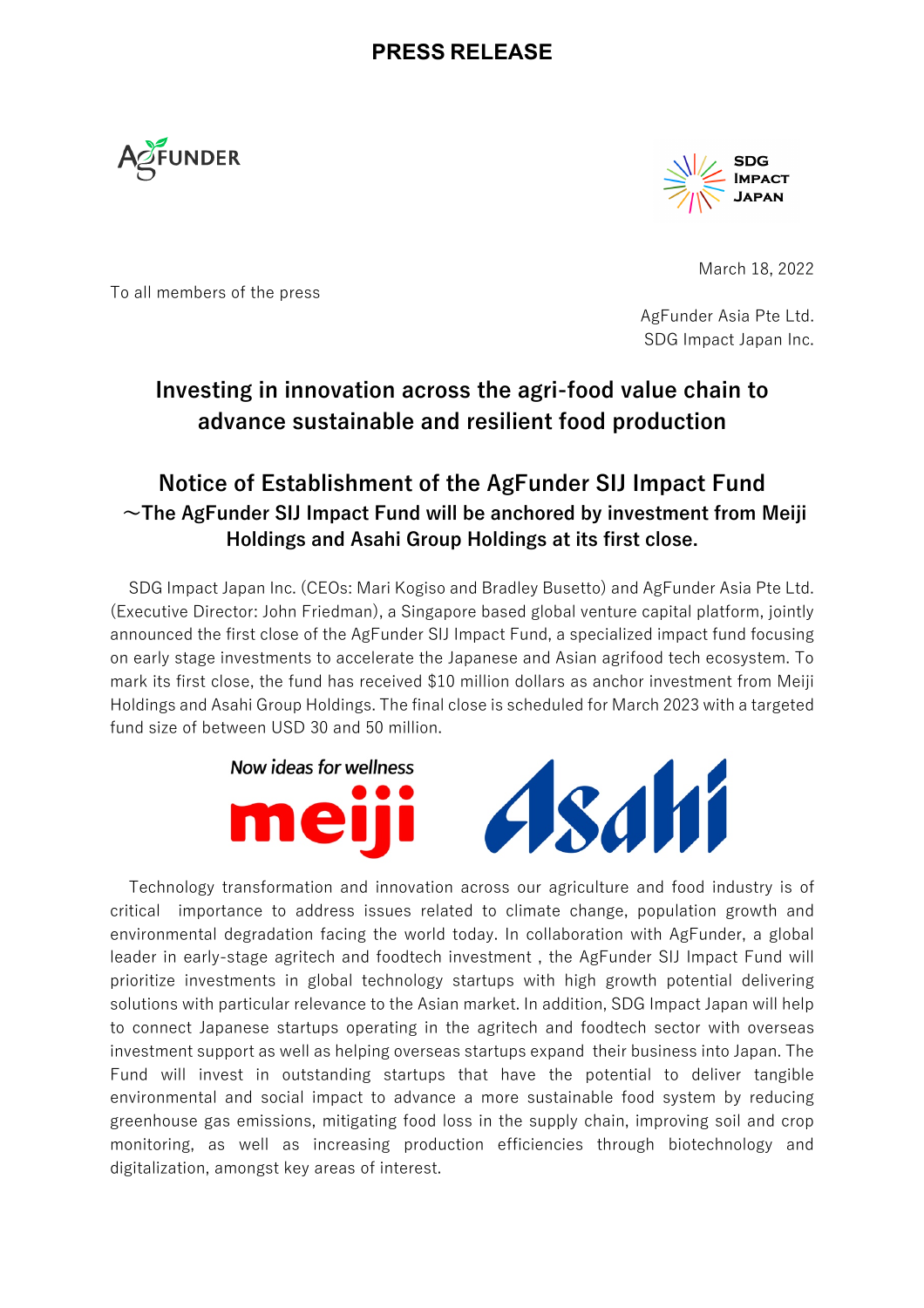Kazuo Kawamura, CEO of the Meiji Holdings Co. commented:

"The Meiji Group's mission is to contribute to people's health through its food and pharmaceutical businesses. In order to deliver its products to customers, it is essential to stably procure agricultural products such as raw milk and cocoa. By investing in this fund, which invests in startup companies with superior technology and know-how in the fields of agriculture and food, we will promote open innovation through collaboration with startup companies. In this way, we aim to create new health value and contribute to the establishment of a sustainable food system."

#### About AgFunder and SDG Impact Japan

AgFunder was founded in 2013 on the belief that innovation and targeted investment are the most powerful tools to bring about rapid and positive change in the global food and agriculture system. Its media platform, AgFunderNews, has established itself as the industry site of record, and go-to knowledge source with over 2 million yearly site visits and nearly 100,000 subscribers. Today, AgFunder is one of the most active early-stage agri-food technology investors with a portfolio of more than 70 companies across its funds. AgFunder Asia was established in Singapore in 2019 to help develop the agrifood technology ecosystem in the wider Asia Pacific region, including the establishment of AgFunderNews Asia and GROW Accelerator.

SDG Impact Japan is an investment advisory firm founded by financial and sustainability experts, specializing in sustainability finance. We structure venture and ESG impact funds that support the achievement of the Sustainable Development Goals, develop sustainability assessment tools, and provide sustainability consulting services. We partner with leading sustainability-focused domestic and international funds, companies and entrepreneurs. SIJ will serve as an advisor on SDGs related issues for the fund.

### **Fund Overview**

Name: AgFunder SIJ Impact Fund Initial Closing: March 2022 (Final closing scheduled for March 2023) Fund term: 10 years, until March 2032 (with a maximum extension of two years) Investment targets: Outstanding startups with the potential to create a sustainable food system in the agriculture and food sectors

### **AgFunder Asia company profile**

Company name: AgFunder Asia Pte Ltd. Location: Singapore Representative: John Friedman Established: 2019 Business description: Venture Capital, Fund Management, Media & Research Business URL https://agfunder.com/